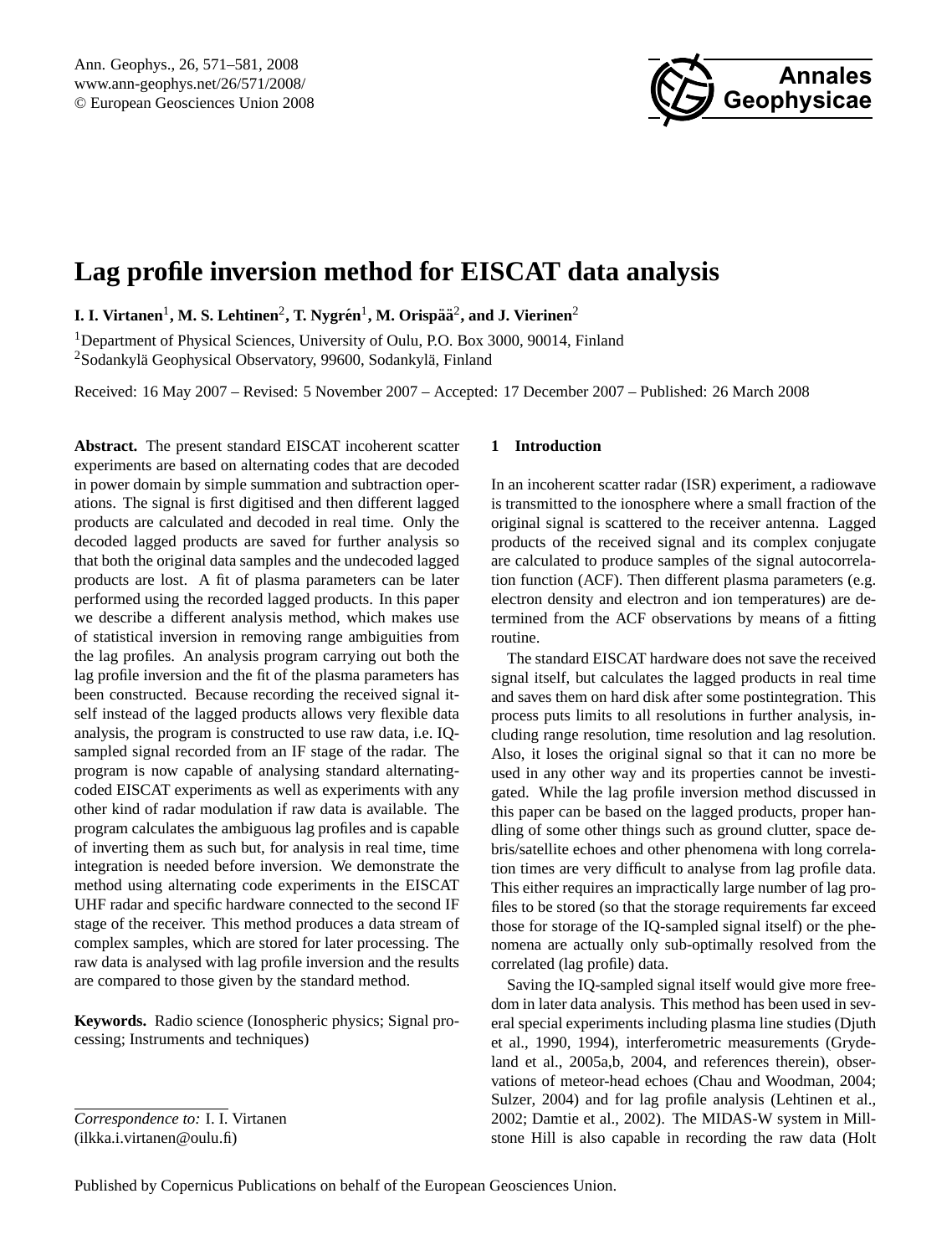et al., 2000; Grydeland et al., 2005c). Saving the digitised signal may even allow the data to be used for new purposes, such as accurate meteor-head measurements (Sulzer, 2004), but still standard ion line measurements often save only the lagged products.

The standard tool for analysing the EISCAT data is the GUISDAP package (Lehtinen and Huuskonen, 1996). The analysis is based on the concept of range-gates in the following way: The user can choose a series of range-gates which are consecutive range intervals defining the range resolution of the analysis. It is then assumed that the plasma properties inside each range-gate correspond to a single set of plasma parameters. The range- and lag-coverages of individual lagged products are expressed in terms of the corresponding ambiguity functions. The concept of ambiguity functions is introduced e.g. by Lehtinen and Huuskonen (1996). All lagged products whose range ambiguity function mainly fit inside a range-gate (is zero-valued outside the gate) are then chosen as the data for the parameter fit of the gate. Because of the assumption of a single set of plasma parameters belonging to the range-gate, the forward model in the parameter fit (ACF as a function of known plasma parameters) can be simply based on lag ambiguity functions. Thus, a set of estimated plasma parameters is produced for each range-gate.

Full profile analysis, which is described in Lehtinen et al. (1996), differs from standard analysis in the sense that no assumptions of piecewise constant plasma parameters are done. Instead, it is assumed that the plasma parameters are modelled as a spline expansion with user-defined nodes specifying the (possibly differing) range resolutions of the plasma parameters. All measured correlation estimates (lagged products) are then fitted to theoretically calculated values using two-dimensional (range and lag) ambiguity functions. This kind of model is much less approximative than the range-gate assumption in standard analysis. Full profile analysis also allows different kinds of resolution assumptions for different parameters. The analysis is computationally much more expensive than standard GUISDAP analysis and some hand-tuned shortcuts had to be used (Lehtinen et al., 1996) to make it possible to get results with the computers available at that time. This is the main reason why it could not be developed into a general-purpose analysis tool.

The analysis described in this paper is performed actually in two steps: The first step is a linear inversion of ambiguous lagged products to a sequence of lag profiles with a userchosen lag and range resolution. The second step is a nonlinear inversion of the plasma parameters. This approach has the following advantages:

- 1. The first step in the inversion is linear, which makes the analysis much faster than the full profile analysis.
- 2. The two-stepped approach separates the technically complicated questions related to radar coding from those related to plasma physics models. Different kinds of plasma spectrum models can easily be applied in the

second step with no need to repeat the first step. Thus the scientist doing the analysis does not need to fully understand all the details of radar coding theory, and can concentrate on the physical aspects of plasma spectra.

The purpose of the present paper is to demonstrate the lag profile inversion and the whole sequence of IS data analysis from raw data up to the final parameter fit. All data analysis routines described in this paper are collected in an analysis package written in Fortran 95. Most of the methods have been presented in earlier publications (Lehtinen et al., 2002; Damtie et al., 2002, 2004) but never collected together into this kind of package. The package is still under development, but it is already capable of performing the whole procedure including the parameter fit. Inversion methods have also been used to improve zero lag accuracy of multipulse experiments (Lehtinen and Huuskonen, 1986). Another inversion based analysis method is also being developed using data from Arecibo (Nikoukar et al., 2008<sup>1</sup>), where linear inversion methods are also used for measuring vector velocities (Hagfors and Behnke, 1974; Sulzer et al., 2005).

We apply lag profile inversion to data obtained from standard alternating code experiments. In principle, lag profile inversion works with any phase coded transmissions. This allows one to search for new kinds of radar codes without any special decoding method applied to them, which is the main reason to build the new analysis package. A decoding filter based method for deconvolving lag profiles from practically any phase code has been discussed already by Sulzer (1989). In fact code sequences with similar estimation accuracy with alternating codes but with smaller number of different codes have been found, these new codes remain to be published in a separate paper.

# **2 Lag profile analysis**

In standard analysis of alternating codes, a set of lag profiles with different lag values (i.e. range profiles of certain lagged products) are first calculated for each transmission of the code cycle, and decoding is then made by means of additions and subtractions which are specific to the applied code. Before decoding, the calculated lag values are convolutions of the true lag profile and a range ambiguity function. The task of decoding is to produce lag profiles with a range resolution determined by the length of the bit in the code.

The main target of this work is to use lag profile inversion for calculating lag profiles with a selected range resolution. Since comparisons with standard EISCAT analysis will be made, the same resolution will be chosen as that given by standard decoding. More general presentations of inverse theory and methods for solving different inverse problems

<sup>1</sup>Nikoukar, R., Kamalabadi, F., Kudeki, E., and Sulzer, M.: An efficient near-optimal approach to incoherent scatter radar parameter estimation, Radio Sci., in review, 2008.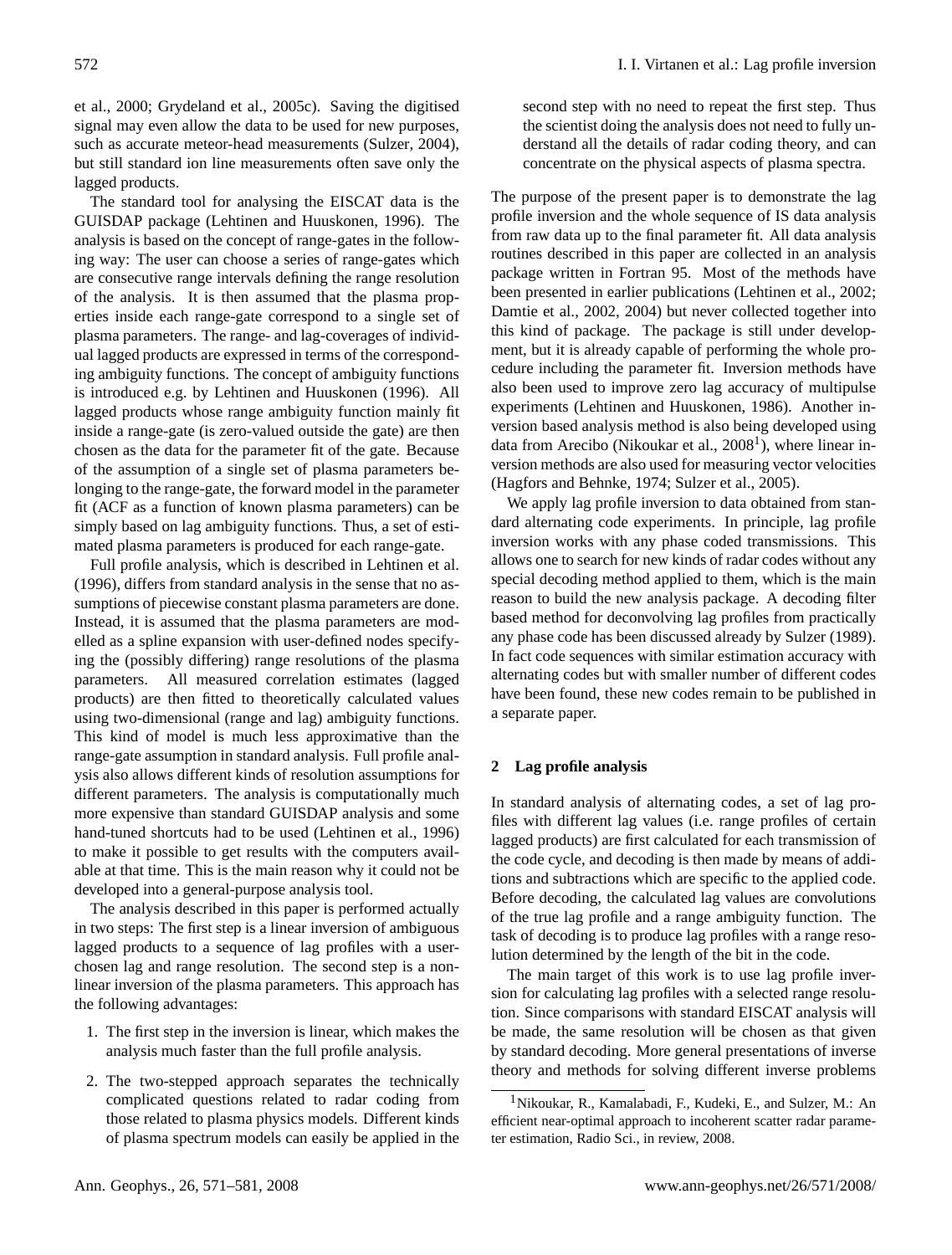can be found from several books, e.g. Tarantola (1998, 2005); Menke (1989); Kaipio and Somersalo (2005).

When raw data is analysed, the theoretical limits of lag and range resolutions depend on the sampling frequency. Any lag value  $\tau$  that is a multiple of the sampling interval can be calculated, i.e. the possible lags are

$$
\tau = \frac{N}{f_s},\tag{1}
$$

where  $N=0, 1, 2, \ldots$  and  $f_s$  is the sampling frequency. Correspondingly, the possible widths of range-gates are

$$
\Delta r = K \frac{c}{2f_s},\tag{2}
$$

where  $K=1, 2, 3, \ldots$  and c is the speed of light.

Both range and time integration can be performed to improve the accuracy of the ACF estimates. In the lower E region the basic range resolution of the experiment (the bit length when using alternating codes) may be useful, but above E region some range integration can be performed to stabilise the solution and to reduce the computing time. The software puts no limits to the integration time, if the fact that at least a single transmission is needed is not counted as a limitation. The true lower limit of the integration time arises from the statistical nature of the measurement: the number of measured samples must be large enough to produce a good estimate of the true lag value.

#### 2.1 Recording

Data from two different experiments are analysed in this paper. Both of them are based on 64-bit alternating codes, and they were run on 2 October 2005 and on 25 November 2006. The data were collected using extra receiving devices synchronised with the radar clock and connected to the second IF stage of the EISCAT UHF receiver. The exact frequency of the IF signal depends on the applied frequency channel, but its value is about 10 MHz. The receiving hardware was different in the two cases but, effectively, it carried out downconversion to the baseband as well as complex sampling. Both real and imaginary parts were written to hard disk for later analysis. The data contains not only the scattering signal but also the true attenuated transmitted wave form.

A description of the recording system used on 2 October 2005 is given by Markkanen et al. (2005). The bit length of the alternating code was 6 µs. The effective sampling frequency on the base band was 500 kHz, which corresponds to a sampling interval of 2  $\mu$ s and a range resolution of 300 m. The basic height resolution of conventional decoding is 900 m. The oversampling of the signal allows the calculation of fractional lags, which can reduce the variance of the results by a factor close to 1.5 (Huuskonen et al., 1996).

On 25 November 2006 the data were sampled using National Instruments PXI-5142 OSP high speed digitizer. The bit length of the alternating code was  $3 \mu s$ , which leads to a 450-m range resolution in conventional analysis. The effective sampling frequency on the base band was 1 MHz.

## 2.2 Clutter suppression

Incoherent scatter experiments may be contaminated by ground clutter, i.e. coherent echoes from ground or sea. This is not serious, if the radar site is surrounded by close-by mountains like at Tromsø, where the EISCAT UHF and VHF radars are located. On Svalbard, however, the ESR radar suffers from clutter originating at long ranges and disturbing the lowest parts of the lag profiles.

The clutter signal can be filtered out because it has a very long correlation time compared to that of the ionospheric scattering signal. One way to remove clutter is to subtract two sample profiles before calculating the lagged products in real time. Then, in effect, one half of the measurements are lost, which reduces the accuracy of the results. For the standard method of clutter removal in the ESR radar, see Turunen et al. (2000).

Storing the raw data instead of ACF estimates gives a possibility of a better clutter removal (Lehtinen et al., 2002). An average of recorded echoes over several similar transmissions is first calculated. Due to the long correlation time of clutter, the clutter signal remains unaffected in the average, but the mean value of the scattering signal approaches zero. When the average signal profile is subtracted from one of the signals used in the average, the coherent clutter echoes are removed, and a clean signal is obtained for later processing. Depending on the number of signals that can be included in the average, the clutter suppression affects to the signal statistics by varying amount. Because lag profile inversion calculates variances for the inverted lag profiles, the possible deterioration in signal statistics will be readily seen as larger variance in the inverted lag profile.

The clutter removal is demonstrated in Fig. 1. Here 512 signal profiles from the experiment run on 2 October 2005 are used. Since the 64-bit alternating code sequence contains 128 different transmission envelopes, every 128th transmission is taken into the average. Figure 1 shows lower parts of four signal profiles, the clutter profile obtained as an average of 4 profiles, and the first signal profile after clutter correction. This small number is dictated by the length of the alternating code sequence and the correlation length of the clutter signal. As a matter of fact, the number of signal profiles taken into the average should be great enough to make the mean value of the incoherent scatter signal approach zero. As seen in Fig. 1, this does not happen with four profiles. However, with the new coding method that allows shorter code sequences to be used, this can be easily achieved.

Due to the location of the EISCAT UHF radar, the clutter comes from quite low altitudes, and therefore clutter removal would not be necessary, whereas clutter removal is an essential part in the analysis of the ESR radar data. As a matter of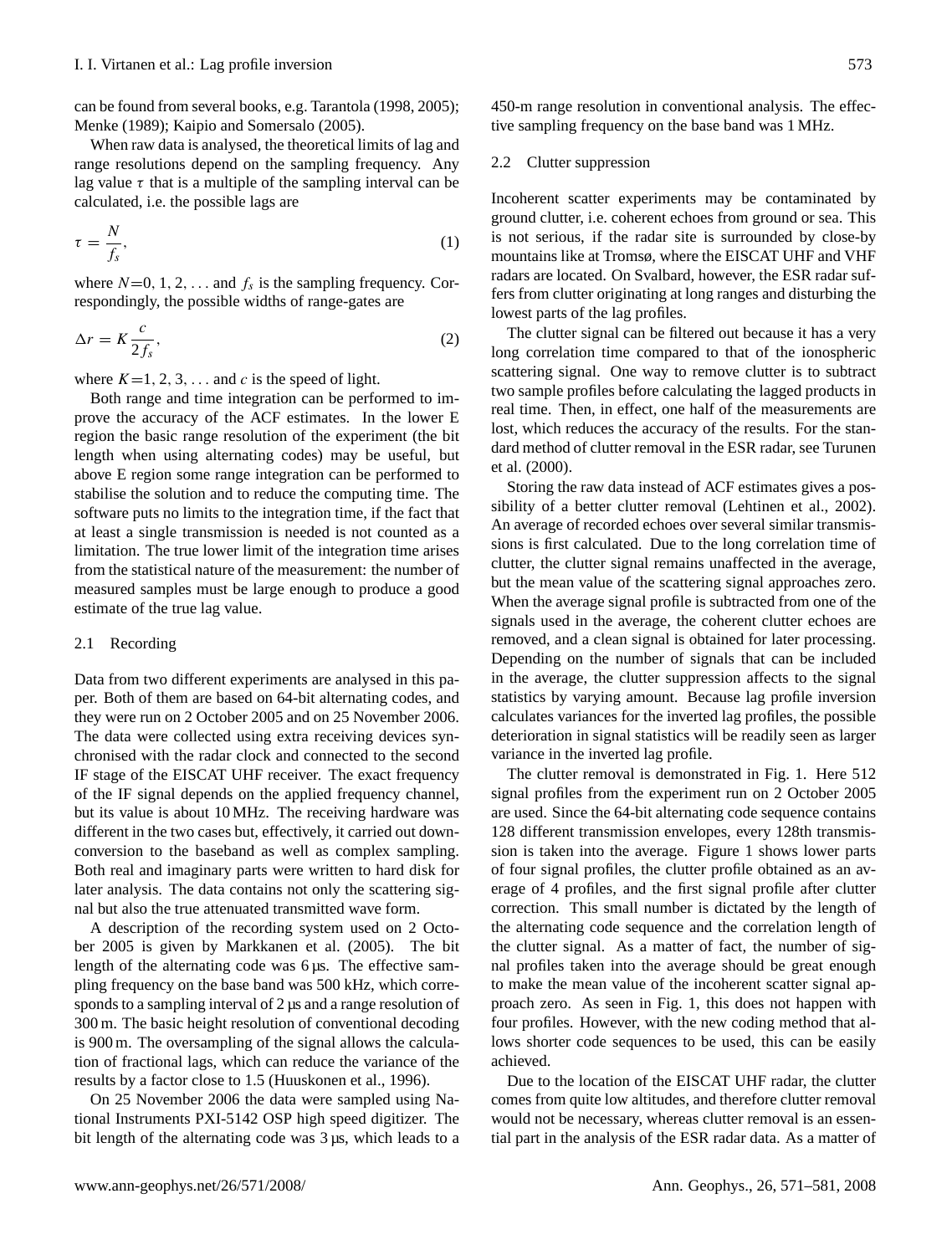

**Fig. 1.** Method for clutter suppression: numbered signals are clutter contaminated echoes of the same phase code. Due to the use of 64 bit alternating codes the same code is repeated after 128 transmissions. The clutter signal is produced by calculating a point-by-point average of the numbered signals. Because of the long correlation time of the clutter signal it is not averaged to zero as the true ionospheric echoes do. The corrected signal is a clutter corrected version of signal number 1. It is produced by subtracting the clutter signal from the clutter-contaminated one. To make the clutter correction for signal 2 an average of signals 2, 130, 258 and 386 is subtracted from signal 2 etc.

fact, the analysis package contains options with or without clutter removal.

## 2.3 Channel separation

Since our reception systems take samples of the signal from the second IF stage, the recorded data stream contains all frequency channels that were used in the experiment. The channels must be separated in the analysis, and data from each channel must be included in lag profile inversion. The channel separation is performed by complex mixing and filtering. A signal at frequency  $\omega_i$  is mixed to zero frequency by multiplying it with  $\exp(-i\omega_j t)$ , where t is time. Signals at other frequencies are filtered out using a simple low-pass boxcar filter. At this point it is also possible to reduce the number of data samples by means of decimation to make the analysis faster.

## 2.4 Ambiguous lag profiles and ambiguity functions

After channel separation the data is ready for actual lag profile analysis. In channel separation the transmission frequency is mixed to zero, which means that the transmission part of the data has the shape of the modulation envelope. This is demonstrated with real data from the 2 October 2005 experiment on line 1 in Fig. 2, where the transmission part of the signal is marked with red colour.

The first task in lag profile analysis is to calculate the lagged products  $z(t)z^*(t-\tau)$  of the complex signal  $z(t)$ , where  $\tau$  is the lag increment, and the range ambiguity function

$$
W_{t\tau}(S) = (p * env)(t - S)(p * env)^{*}(t - \tau - S).
$$
 (3)

Here  $S$  is the time from the start of transmission to the instant of reception,  $p$  is the receiver impulse response and env is the transmission envelope (Lehtinen and Huuskonen, 1996). In the standard analysis, theoretical modulation envelopes are used in calculating the ambiguity functions. Since our data contains the true envelopes, we can also use the true ambiguity functions.

If the lagged product  $z(t)z^*(t-\tau)$  is calculated for the whole data vector containing the measured transmission envelope, both the lagged product of the scattering signal and the range ambiguity function are created at the same time. The non-zero part of the product  $(p*env)(t)(p*env)*$ will be produced at the part of the lag profile where the data vector contains the transmission envelope. In the echo part of data this product is known to be zero, because the transmitter is off and thus  $env(t)=0$ . This is demonstrated in Fig. 2. There line 1 contains an individual sampled signal profile  $z$ as a function of time  $t$  and line 2 the same profile shifted in time by an amount  $\tau$  (only real parts are shown for convenience). The transmission starts at  $t=t_0$ . Line 3 is the real part of the product  $z(t)z^*(t-\tau)$  (this is affected also by the imaginary parts which are not shown). On line 3, the range ambiguity function for lag  $\tau$ , i.e.  $W_{t\tau}(S)$ , appears in the bottom part of the profile and is marked by red line (at other instances of time  $W_{t\tau}(S)=0$ ).

The non-zero part of the range ambiguity function  $W_{t_i \tau}(S)$ has a similar shape for all reception times  $t_i$ . Obviously there is a shift towards larger ranges (larger values of S) as the time increases and the transmitted pulse proceeds further away from the radar. At time  $t_i$  the range coordinate of a signal transmitted at time  $t_0$  is  $t_i-t_0$  (see line 4 in Fig. 2). In other words, the positive direction of the range axis is to the left in the figure (opposite to the time axis) and the zero range is located at  $t_i$ . In this way the range ambiguity function for any lagged product can be easily constructed.

#### 2.5 Power calibration

For calibration purposes, a noise injection is added after every second transmission. The injection power is obtained by subtracting the average power (i.e. the zero lag  $z(t)z^*(t)$ ) of the pure background signal from the power of the signal with noise injection. All lag profiles were divided by the injection power in order to have them in the same power scale.

In the 2 October 2005 experiment, the attenuation of the transmitted pulse was not constant for some unknown reason, and this caused a problem in the analysis. It was solved by scaling the peak powers in each transmitted pulse to a same value.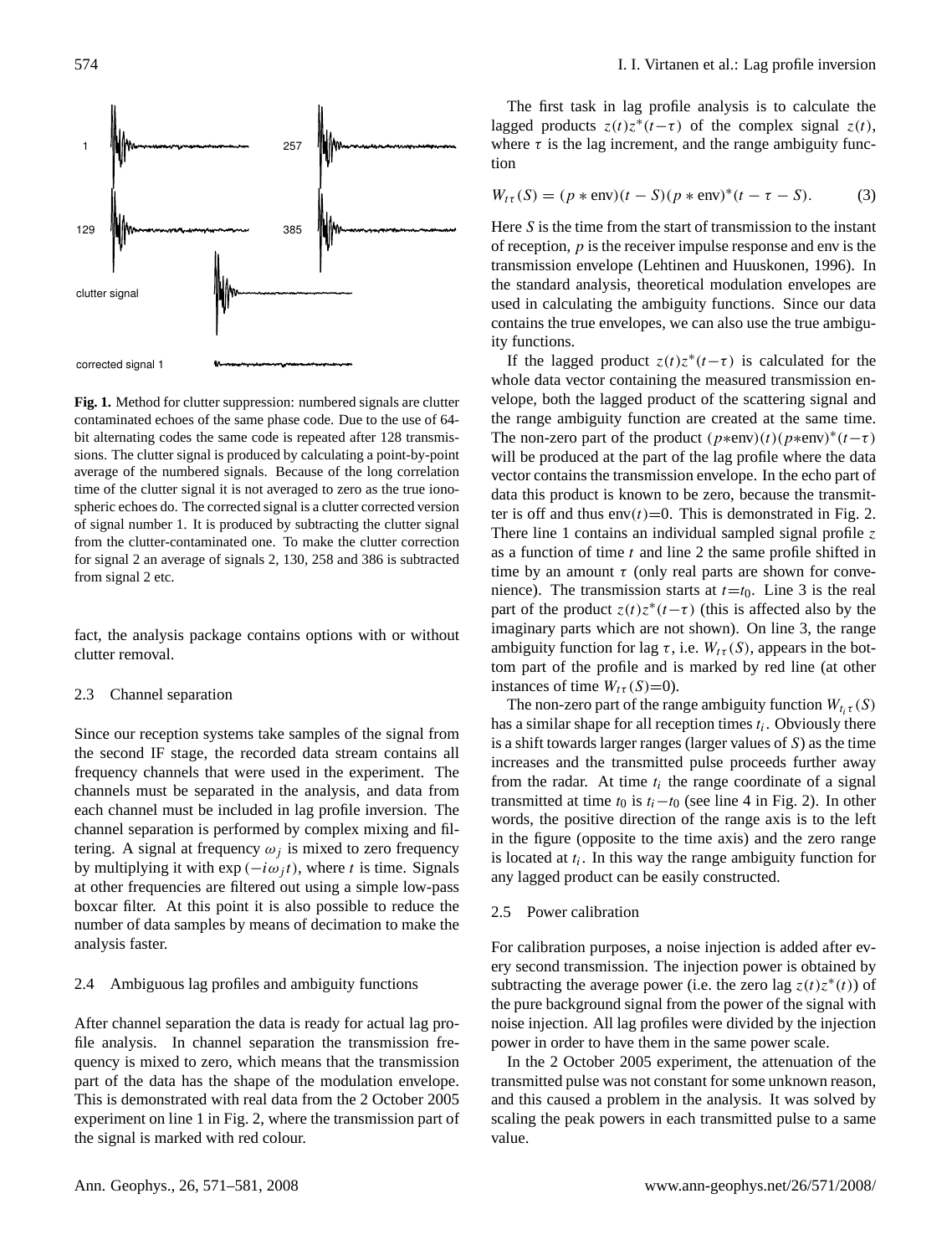

Fig. 2. Producing the linear coefficients for lag profile inversion: On line 1 is a short time sequence of the received signal containing one transmission (marked with red color). On line 2 is the complex conjugate of the signal shifted by the lag-increment τ. By multiplying 1 and 2 both the lag profile and range ambiguity function (the red part of the curve) are produced. The range ambiguity function is in a coordinate system with positive S-axis to left in the figure and the origin (S=0) at the point  $t=t_i$  ( $t_i$  is the instant of time when the ambiguous lagged product  $m_i$  was measured). On line 5 is a blow-up of the non-zero part of the range ambiguity function. The limits of range-gates are marked with black vertical bars between lines 5 and 6. All points of the range ambiguity function that lie inside the same gate are summed together to produce the linear coefficients  $a_{i,k}$  on line 6.

## 2.6 Lag profile inversion

The next step in the analysis is to produce unambiguous lag profiles from the measured lagged products by means of lag profile inversion. Due to the length of the transmitted pulses, the original lagged products have contribution from long range intervals. In the conventional analysis of alternating codes, a range resolution corresponding to the length of a single bit in the code is obtained by means of decoding which is made in power domain. Lag profile inversion can do the same without using the specific properties of the alternating codes. A key point in lag profile inversion is that unknowns, measurements and measurement errors are all treated as random variables.

Range integration is often used in order to improve statistical accuracy at altitudes where the plasma parameters can safely be modeled to be constant over larger range intervals than the basic range resolution of the experiment. In standard analysis, this is simply done by adding decoded lag values of subsequent ranges in the profile and, as a result, the rangegates will be longer than in the basic analysis. In the case of the lag profile inversion method, the range-gates can be chosen before the inversion as demonstrated by lines 5 and 6 in Fig. 2. Range integration both makes the lag profile inversion more stable and reduces the computing time.

The tick marks on line 5 of Fig. 2 indicate the boundaries of chosen range-gates. Because it is assumed that the ACF at lag  $\tau$  is constant within each range-gate, a measured ambiguous lagged product  $m_i$  has a certain contribution from true lag values  $x_k$  in each gate k. This contribution is the unknown true lag value  $x_k$  multiplied by the integral of range ambiguity function  $W_{t_i, \tau}(S)$  over the range-gate k. Thus the measured ambiguous lagged product is sum of all these contributions:

$$
m_i = \sum_{j=1}^{N} a_{i,j} x_j + \varepsilon_i,
$$
\n<sup>(4)</sup>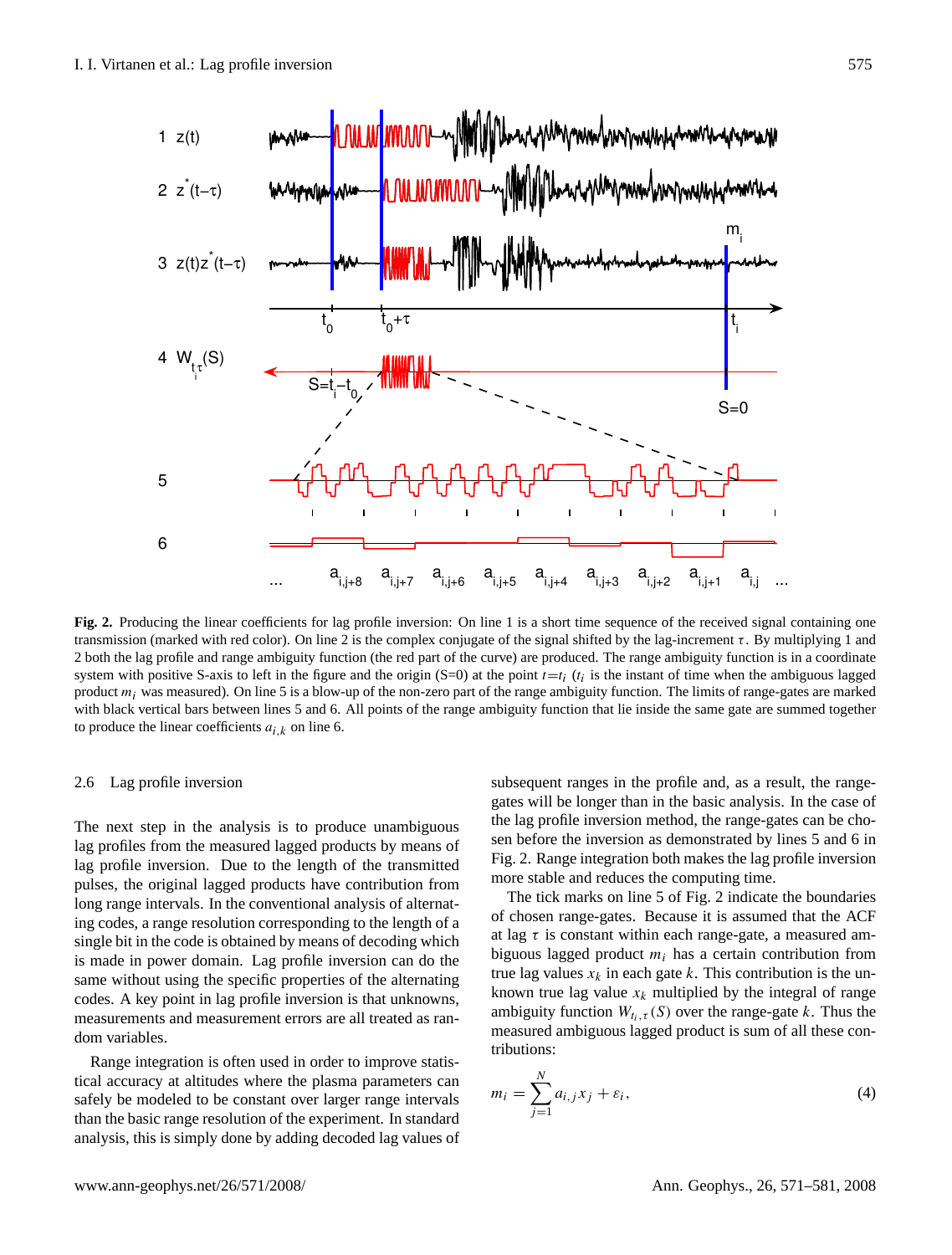where N is the total number of range-gates and  $\varepsilon_i$  the error in the ith measurement. Because the transmitted pulse usually covers only small part of the range-gates at a time, many of the coefficients  $a_{i,j}$  in Eq. (4) are zeros. The coefficients have to be re-calculated for each lagged product, because the range ambiguity function moves with respect to the limits of the chosen range-gates. When all measurements and errors are collected into column vectors, they can be presented in terms of a matrix equation

$$
m = A_m x + \varepsilon, \tag{5}
$$

where

$$
\mathbf{m} = (m_1, m_2, \dots, m_M)^T
$$
 (6)

is the measurement vector,

$$
\mathbf{A}_m = \begin{pmatrix} a_{1,1} & \dots & a_{1,N} \\ \vdots & \ddots & \vdots \\ a_{M,1} & \dots & a_{M,N} \end{pmatrix} \tag{7}
$$

is the theory matrix,

$$
\boldsymbol{\varepsilon} = (\varepsilon_1, \varepsilon_2, \dots, \varepsilon_M)^T
$$
\n(8)

is the error vector and  $M$  is the number of measured ambiguous lagged products for lag  $\tau$ . Here T means transpose so that  $m$  and  $\varepsilon$  are column vectors. Many experiments contain transmissions in several frequency channels. In lag profile inversion the channels do not need to be decoded one-by-one as in standard decoding of alternating codes, but all measurements can be collected into the same matrix equation. In this way only one ACF per integration period is produced. This property of the method is not demonstrated in the present paper, because both experiments contain only a single frequency channel.

Though additional information is not needed to solve the inversion problem, the program contains an optional regularisation routine, i.e. a method for using information not originating from the measurement itself to stabilise the inversion result. The routine is implemented by expanding Eq. (5) in the following manner.

If we assume that the true lag values in range-gates  $j$  and j−1 are the same, we make an error  $\varepsilon_{r,j}$ . This can be written as

$$
0 = x_j - x_{j+1} + \varepsilon_{r,j}.
$$
 (9)

In addition, we can assume that the signal at the lowest gate is non-correlating noise so that the measured lag estimate only consists of a random error  $\varepsilon_{r0}$ . This leads to a condition for boundary regularisation, i.e.

$$
0 = x_1 + \varepsilon_{r0}.\tag{10}
$$

Since Eqs. (9) and (10) are mathematically similar to Eq. (4), they can be considered as a fictitious measurements with a regularisation measurement vector

$$
\mathbf{0} = (0, 0, \cdots, 0)^T
$$
 (11)

and a regularisation error vector

$$
\boldsymbol{\varepsilon}_r = (\varepsilon_{r1}, \varepsilon_{r2} \dots, \varepsilon_{r(N-1)}, \varepsilon_{r0}) \tag{12}
$$

Thus Eqs. (4), (9) and (10) can be collected into a single matrix equation

$$
\mathbf{m}_f = \mathbf{A}_f \mathbf{x} + \boldsymbol{\varepsilon}_f,\tag{13}
$$

where

$$
\mathbf{m}_f = \begin{pmatrix} \mathbf{m} \\ \mathbf{0} \end{pmatrix},\tag{14}
$$

$$
\boldsymbol{\varepsilon}_f = \begin{pmatrix} \boldsymbol{\varepsilon} \\ \boldsymbol{\varepsilon}_r \end{pmatrix} \tag{15}
$$

and

$$
\mathbf{A}_{f} = \begin{pmatrix} a_{1,1} & a_{1,2} & \dots & a_{1,N-1} & a_{1,N} \\ \vdots & \vdots & \ddots & \vdots & \vdots \\ a_{M,1} & a_{M,2} & \dots & a_{M,N-1} & a_{M,N} \\ 1 & -1 & \dots & 0 & 0 \\ 0 & 1 & \dots & 0 & 0 \\ \vdots & \vdots & \ddots & \vdots & \vdots \\ 0 & 0 & \dots & -1 & 0 \\ 0 & 0 & \dots & 1 & -1 \\ 1 & 0 & \dots & 0 & 0 \end{pmatrix} .
$$
 (16)

This regularisation method should be understood as an example of how any additional information can be easily included in the inversion. We are aware that this particular method can cause bias to the inverted lag profiles. Due to the risk of biasing and the fact that inversion works without regularisation, the routine is not normally used. Anyhow, in the same way a different regularisation method or any other additional information could be included in the inversion.

The idea of lag profile inversion is to solve the most probable values and posteriori variances of the unknowns  $x_i$ , when the measurements  $m_i$  and their variances are known. This is formally a straightforward operation, provided the measurement errors are Gaussian. With this assumption, the posteriori distribution of the unknowns is also Gaussian and it can be determined. Finding a maximum of the posteriori distribution leads to the most probable unknown vector

$$
\mathbf{x}_0 = \mathbf{Q}^{-1} \mathbf{A}_f^T \mathbf{\Sigma}^{-1} \mathbf{m}_f,\tag{17}
$$

where

$$
\mathbf{\Sigma} = \langle \boldsymbol{\varepsilon}_f \boldsymbol{\varepsilon}_f^T \rangle \tag{18}
$$

is the error covariance matrix and

$$
\mathbf{Q} = \mathbf{A}_f^T \mathbf{\Sigma}^{-1} \mathbf{A}_f \tag{19}
$$

is the Fisher information matrix. The posteriori variances of the unknowns are given by

$$
\sigma_j^2 = Q_{jj}^{-1}.\tag{20}
$$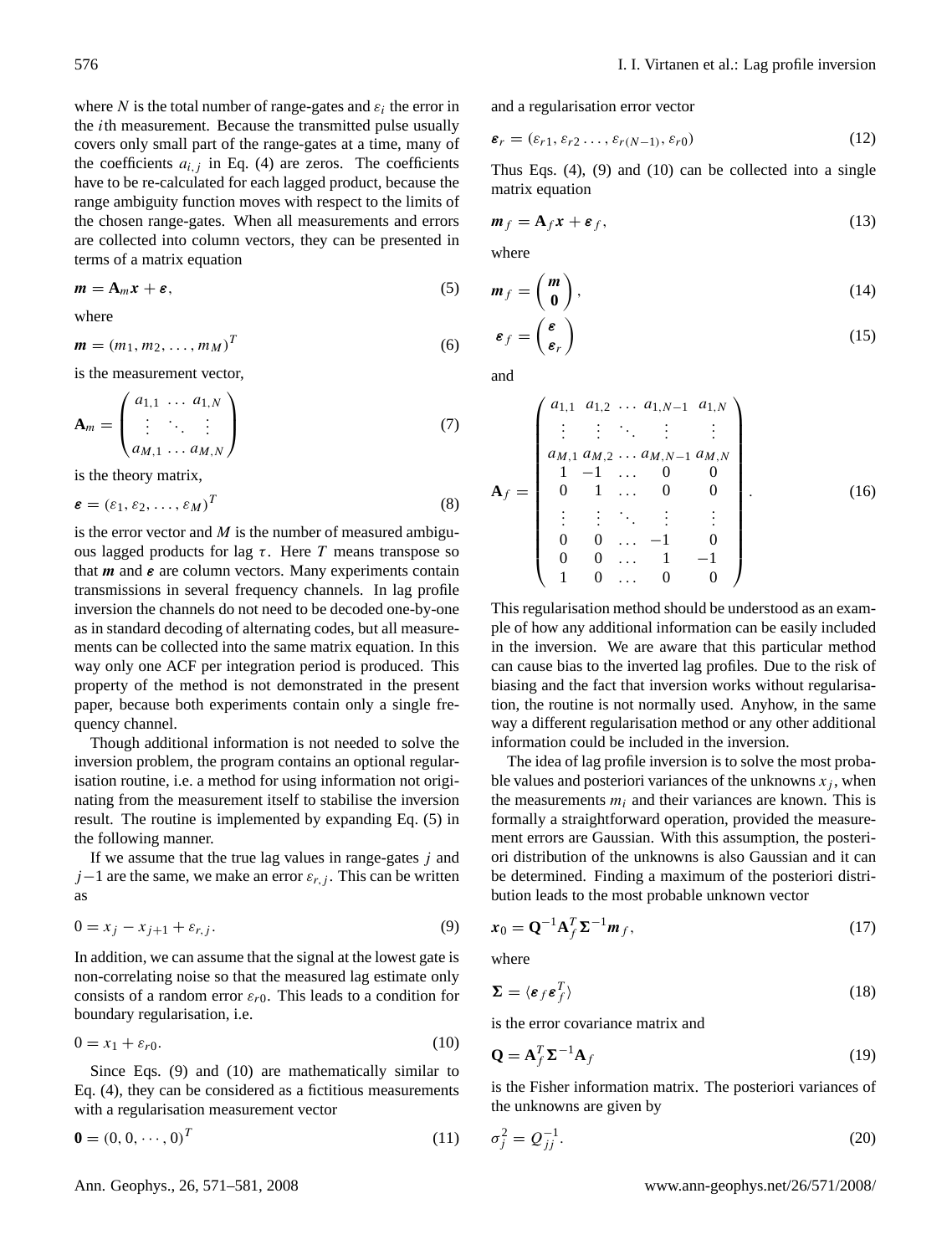Since  $\varepsilon$  and  $\varepsilon_r$  do not correlate, the covariance matrix can be presented in the form

$$
\Sigma = \begin{pmatrix} \Sigma_m & 0 \\ 0 & \Sigma_r \end{pmatrix}, \tag{21}
$$

where  $\Sigma_m$  and  $\Sigma_r$  are the covariance matrices of  $\varepsilon$  and  $\varepsilon_r$ , respectively.

Equation (17) would give solution of the inverse problem (13), but the matrices are far too large to be handled in a straightforward manner. In practical data analysis the problem is solved with a special software package for large linear inverse problems, FLIPS (Fortran Linear Inverse Problem Solver). The whole theory matrix is not produced at once, but FLIPS allows one to produce only one row of the matrix, then add it to the inversion with the corresponding measurement, and finally remove the added row from computer memory. In this way very large linear inversion problems can be solved without running into problems with the computer memory size.

FLIPS uses Givens rotations to calculate the QR-decomposition (see e.g. Golub and Van Loan, 1989) of the matrix  $A_f$  and hence reduces Eq. (13) to a simple form

$$
y = \mathbf{R}x,\tag{22}
$$

where **R** is a square  $N \times N$  upper triangular matrix. This equation is easy to solve using back substitution. FLIPS constructs implicitly the orthogonal part of the QRdecomposition and the upper triangular part row-by-row. This makes it possible to feed matrix  $A_f$  into FLIPS in small blocks (in this case one row at a time), which reduces the computer memory footprint. The measurement errors are also embedded in Eq. (22) in such a way that the posteriori covariance of the unknowns is given simply by

$$
\Sigma = \mathbf{R}^{-1} (\mathbf{R}^{-1})^T. \tag{23}
$$

A single received signal profile is not sufficient for obtaining reliable ACF estimates, but some time integration is needed. For example the number of lagged products produced by a normal E-region experiment with integration time of 4 s could be of the order of  $10<sup>5</sup>$  for a single lag and the corresponding theory matrix would have an equal number of rows. Because the solving method used by FLIPS allows the theory matrix to be produced row-by-row, so that only single row of the matrix exists in the computer memory at a time, there is no limitation for the problem size. At the moment the program is capable of performing the analysis as described above, but it is too time consuming for real-time analysis. The solution is to calculate averages of the range ambiguity functions and lag profiles before lag profile inversion. Standard deviations are also calculated for the averages to be used in the inversion. Furthermore, the error distibutions will also be approximately Gaussian, as indicated by the central limit theorem, and therefore the basic assumptions in the lag profile inversion method will be valid. Because results of different phase codes cannot be averaged, the number of averaged measurements is proportional to the number of different codes in the experiment.

# **3 Parameter fit**

Ionospheric plasma parameters can be solved from the decoded autocorrelation functions by fitting a theoretical plasma spectrum to a measured ACF. The spectrum and the ACF are a Fourier transform pair that makes it easy to convert spectra to ACFs and vice versa.

The actual fitting is performed by means of an iterative Levenberg-Marquardt algorithm that is used to find the most probable values of the ionospheric parameters and their standard deviations. The direct theory (the spectrum corresponding a certain set of parameters) is calculated using a Fortran 95 module based on the GUISDAP routines written in C and Matlab.

#### **4 Comparison with GUISDAP results**

In order to demonstrate the applicability of the lag profile inversion method, raw data was recorded from several hours of standard EISCAT experiments with alternating codes on 2 October 2005 and 25 November 2006 in parallel with the standard recording. This gives a possibility to compare both the autocorrelation functions and the fitted parameters of the two analysis methods.

## 4.1 Autocorrelation functions

Comparisons between the lag profile inversion method and the standard alternating code decoding were made by calculating different lag profiles with equal range and time resolutions. To make a fair comparison, fractional lags were not used in the lag profile inversion. The data was also filtered with a 3 µs boxcar filter and decimated so that the final sampling interval is  $3 \mu s$ . In this way the data used in lag profile inversion should be very much similar to that used in the standard analysis, the main difference being that the standard filter has a more complicated impulse response than the boxcar shape. Figure 3 shows real parts of sample profiles at lags 12, 60, and 108 µs from the experiment run on 25 November 2006. The basic range resolution of the alternating code (i.e. 450 m) is used, and the time resolution is 6 s. The decoding results are shown by a red line and the results given by lag profile inversion by a black line. The two methods obviously give similar profiles with variances of the same order of magnitude. One should notice here that the profiles are not expected to be identical, since the two methods are quite different.

Figure 4 shows a comparison of the 12-µs lag from the same experiment. The length of the time interval is about 28 min. The results indicate that the ACF values given by the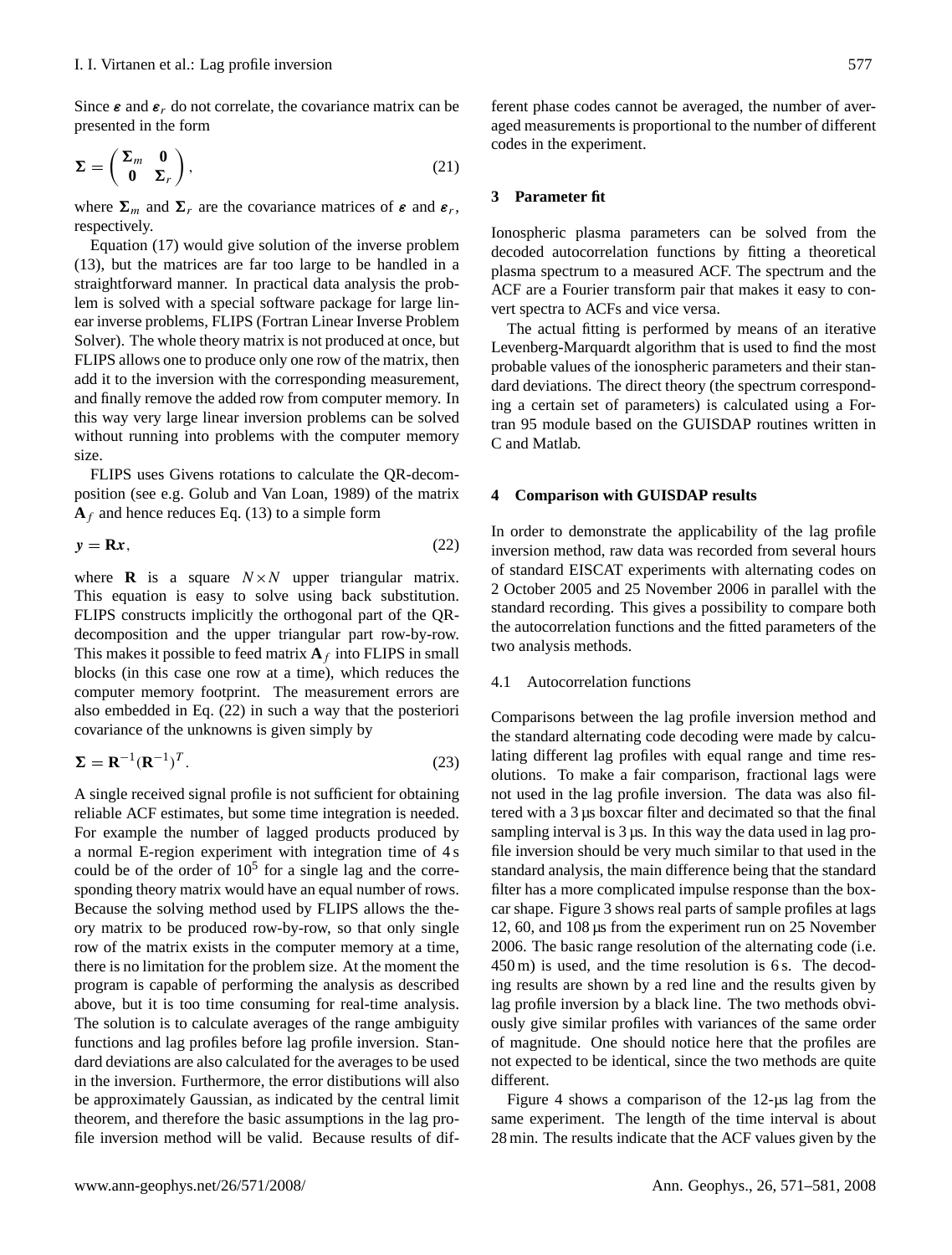

**Fig. 3.** Real parts of sample lag profiles at 12, 60 and 108 µs from 25 November 2006. The decoding results are shown by red line and the inversion results by black line. The integration time is 6 s, the range resolution is 450 m and the ACF value is given in arbitrary units.

two methods are nearly identical and the variances, which are seen as fuzzy structures in the colour plots, are also quite similar.

### 4.2 Fitted parameters

For comparison of the fitted parameters given by the two methods, full autocorrelation functions were calculated by means of lag profile inversion. The range-gates were taken to be the same as in standard GUISDAP analysis. A theoretical plasma spectrum was fitted to the ACFs in order to find the plasma parameters. The results can then be compared with those obtained from standard GUISDAP analysis. Due to the lack of power calibration, the ACFs of the lag profile inversion method were scaled to make the resulting electron density scale match the GUISDAP density scale. The other parameters are only very weakly connected to electron density, and they are expected to be correct even if the scaling of electron density would be slightly inaccurate.

Figure 5 shows results from the observation period in Fig. 4. The standard GUISDAP results are shown on the left and the lag profile inversion results on the right hand side. The plasma parameters, from top to bottom, are electron density, ion temperature, electron temperature and ion velocity. The time resolution is 1 min and the range resolution is variable so that a high resolution is used at low altitudes but higher up, were the measurements are more noisy, the resolution is lower. In general, the results given by the two methods are quite similar, although differences at certain points do occur. One should notice that both methods produce occasionally pixels which do not fit in the surrounding profile, but they are usually at different places.

A second example of comparison is shown in Fig. 6 in the same format as in Fig. 5. This is a 53-min period from 2 October 2005. Again here the same characteristics are visible in both results, although minor differences are seen. A decrease in electron density is visible around 21:35 UT. At this time the profiles of other parameters become very noisy and unreliable because the scattering signal is weak due to the low electron density.

#### **5 Discussion**

The comparisons of the two data-analysis methods shows that the lag profile inversion method is capable of producing results that agree well with the results of the present standard methods. There are differences, especially when the results are noisy, but this is to be expected, because the two analysis methods are completely different.

A major advantage of recording the raw data is the possibility to choose the time and range resolutions of the analysis after running the experiment. In this paper the same resolutions as in standard analysis were chosen only to allow the comparison between the two methods. When the transmission wave form is recorded along the data, the way of calculating the range ambiguity functions is extremely straightforward. The method virtually eliminates any possibility of errors due to wrongly interepreted experiment timing and other experiment details. We feel this is maybe the strongest argument for storage of the data as nonprocessed echoes instead of a rather complicated set of integrated lag profiles. In the GUISDAP package a major part of the software complexity was necessitated by the need to keep record of the set of lag profiles calculated. Special initialisation calculations were necessary to model the correlator memory structure for each experiment before it could be analysed, while the present method is completely free of such complications. The way of calculating the range ambiguity functions from recorded data also makes the method quite insensitive to possible phase errors and power variations in the transmitted pulses.

The range-gates should be chosen so that the assumption of constant plasma parameters within each gate is a good approximation. Instead of assuming the parameters to stay constant inside each gate, one could also use lag values in discrete points as unknowns and assume a linear trend between adjacent points. In future the program may be changed to use the latter choice.

The present results of the lag profile inversion were not absolutely calibrated but they were just roughly scaled to match with the electron densities of the GUISDAP results of the same experiment. A calibration method utilising ionosonde or plasma line data, such as that in the present GUISDAP analysis, could be implemented in the program.

Alternating codes are used in this paper because they allow comparison between the conventional analysis and the lag profile inversion. Other modulations which have practically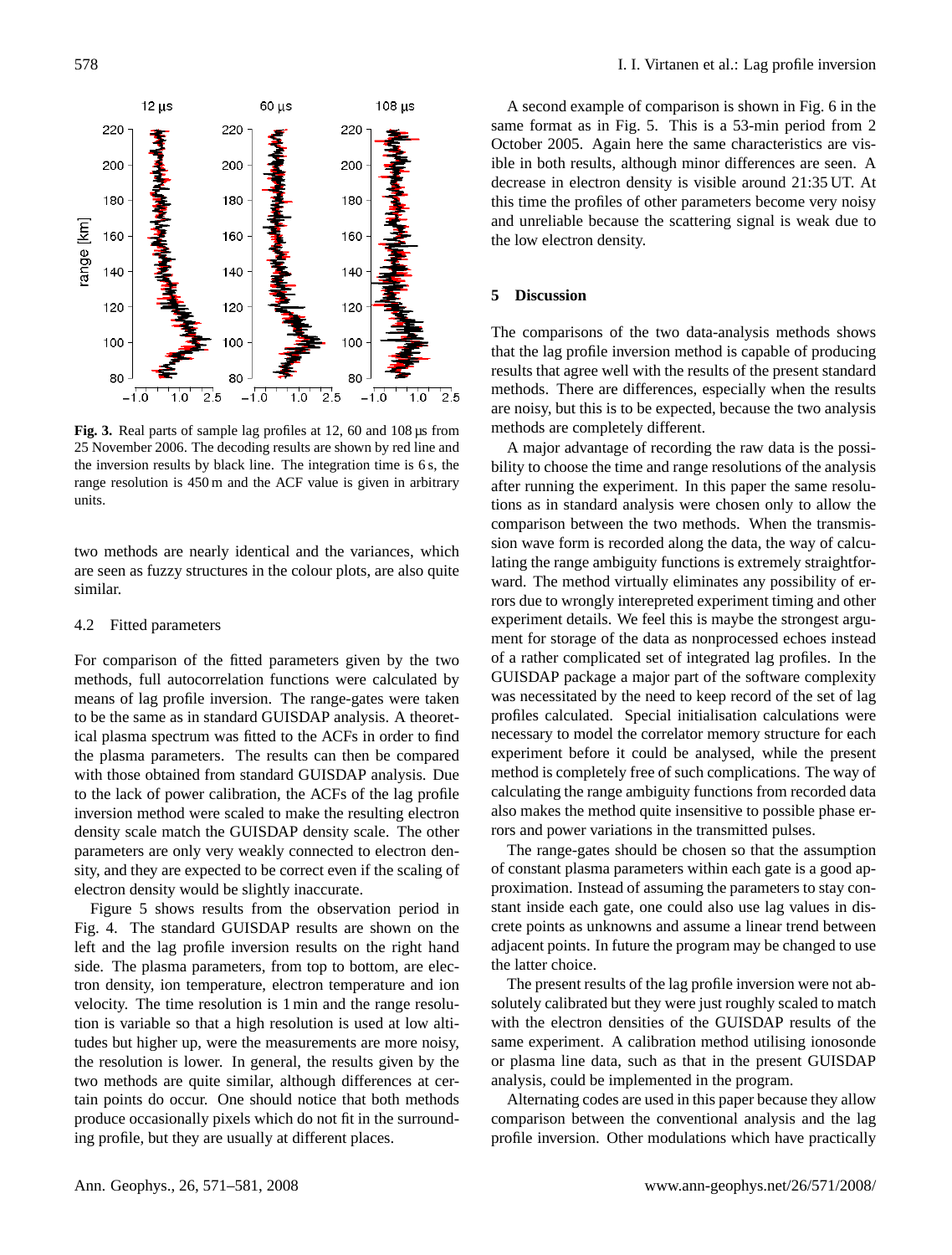

**Fig. 4.** Real part of 12 µs lag from the same experiment as in Fig. 3 (25 November 2006). The ACF value is in arbitrary units, the time resloution is 6 s and the range resolution 450 m.



**Fig. 5.** Fitted plasma parameters by means of the inversion method and standard decoding with GUISDAP. The time period is the same as in Fig. 4 (25 November 2006).

the same estimation accuracy as alternating codes, but consist of only few modulation envelopes have actually been found. The theory behind these new codes and introduction of new experiments utilising them will be published in subsequent papers.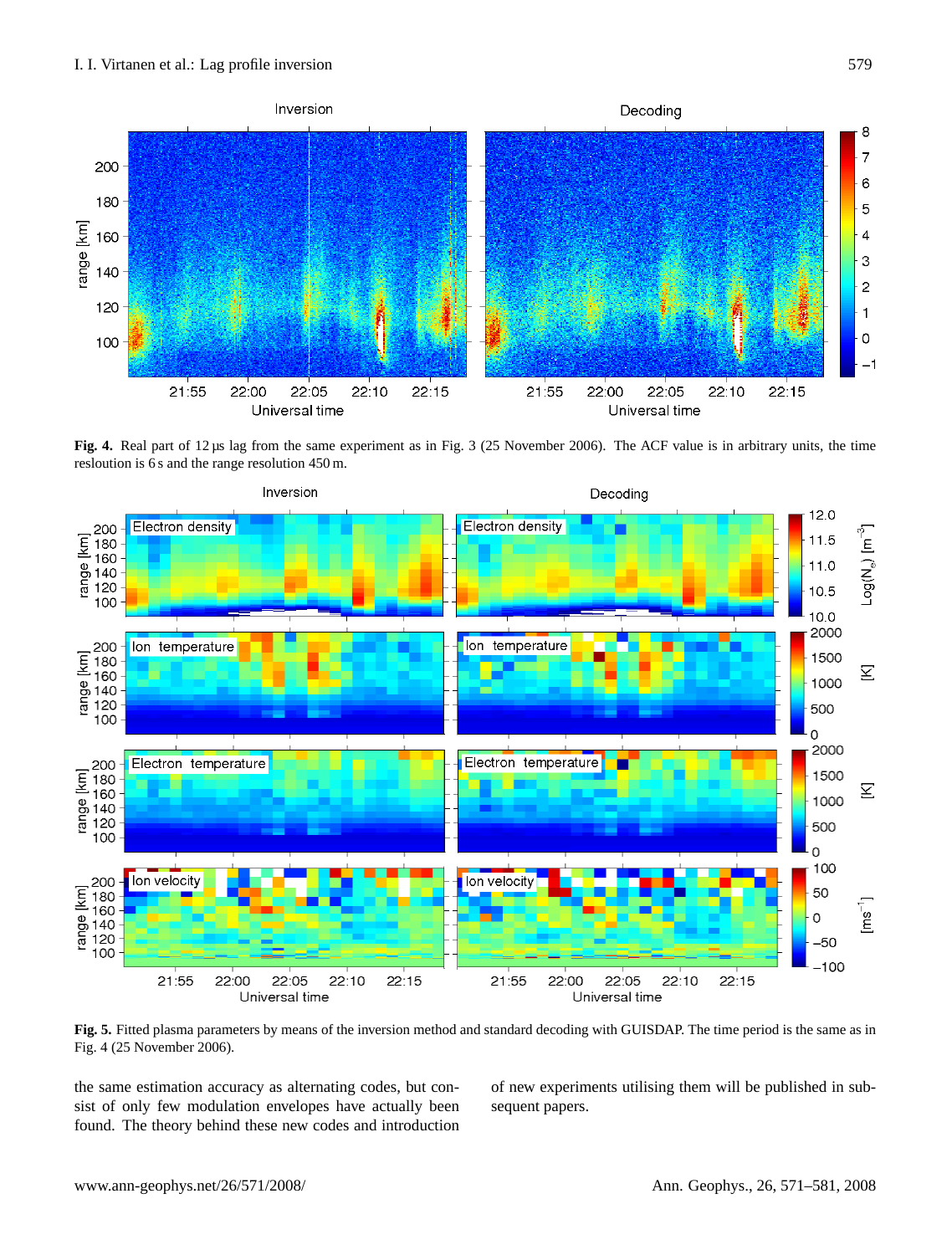

**Fig. 6.** Fitted plasma parameters by means of the inversion method and standard decoding with GUISDAP. The time period is from 2 October 2005.

## **6 Conclusions**

We have shown that the lag profile analysis based on statistical inversion is capable of producing autocorrelation functions that match well with the results of decoding the alternating code data. Ionospheric plasma parameters have also been succesfully fit to the measured ACFs.

The new method allows one to choose the integration time and range-gates of the experiment afterwards when raw data are available. Recording the IQ-samples also gives a possibility to make detailed checks of the data quality before the analysis. For instance, the shape of the transmitted pulses and amplitude of clutter signal can easily be seen. On the other hand, the use of recorded transmission envelopes makes the method less sensitive to possible errors in transmitted pulse shapes.

Our general view is that the lag profile inversion method allows a more flexible analysis in comparison with the traditional methods. Especially, the lag profile inversion offers a possibility to use new types of phase codes with a similar efficiency as the alternating codes but with a short code sequence.

*Acknowledgements.* The FLIPS package is free software under the terms of GNU General Public License as published by the Free Software Foundation. The program source code can be downloaded from http://mep.fi/mediawiki. The EISCAT measurements were made with special program time granted for Finland. EISCAT is an international association supported by China (CRIRP), Finland (SA), Japan (STEL and NIPR), Germany (DFG), Norway (NFR), Sweden (VR) and United Kingdom (PPARC). This work was supported by the Academy of Finland (application number 213476, Finnish program for Centres of Excellence in Research 2006–2011 and application number 43988, EISCAT Data Analysis and Research) and by the Space Institute at the University of Oulu. The development of FLIPS package is supported by Tekes (Finnish Funding Agency for Technology and Innovation, Technology Programme MASI – Modeling and simulation 2005–2009, Research Project MASIT03 – Inversion Problems and Reliability of Models). I. Virtanen's work was supported by the Finnish Graduate School in Astronomy and Space Physics. The authors are grateful to R. Kuula for the GUISDAP analysis of the data.

Topcial Editor M. Pinnock thanks M. Sulzer and T. Grydeland for their help in evaluating this paper.